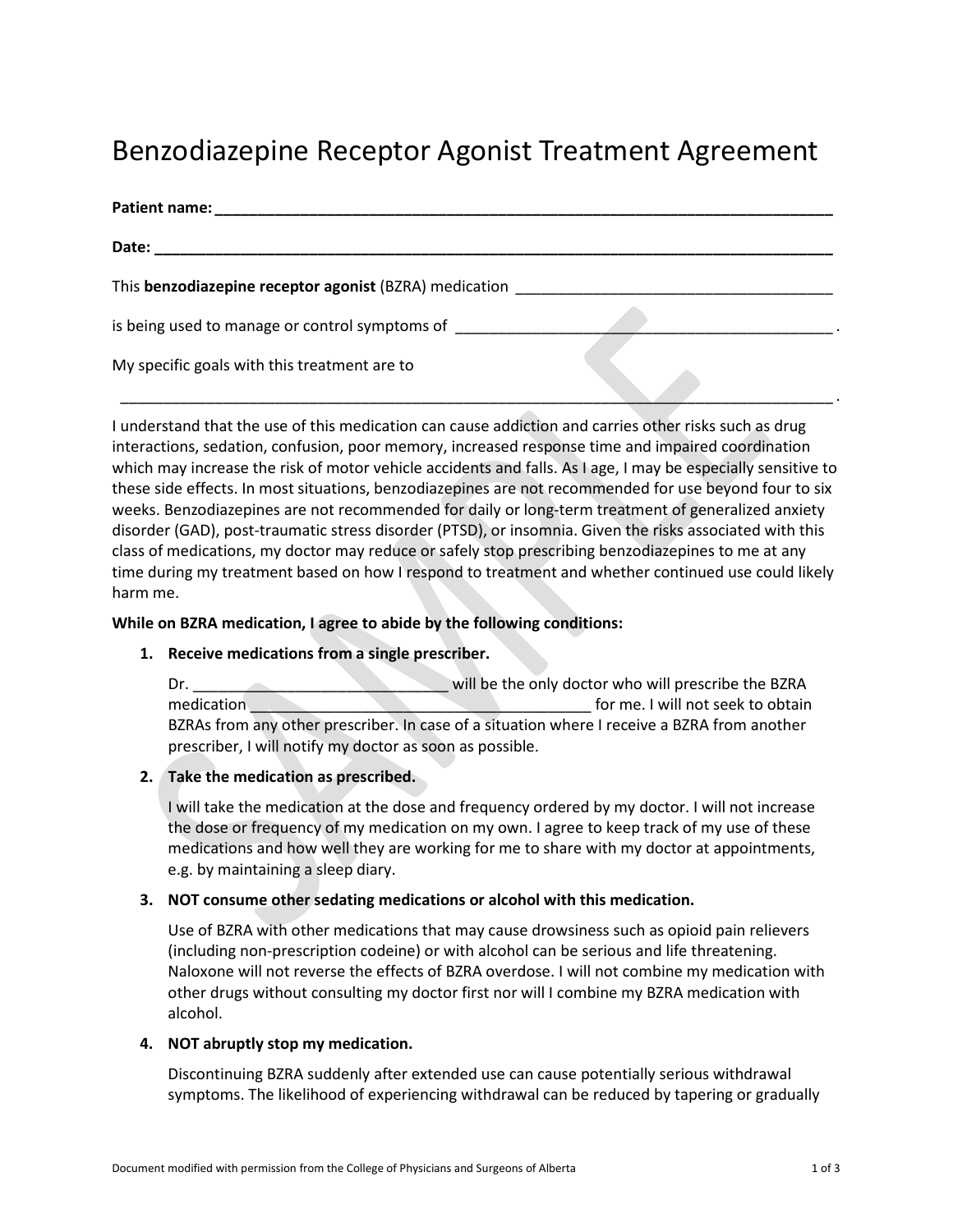reducing the dose. I will consult with my doctor before stopping my medication to discuss a tapering plan.

## **5. Maintain regular appointment attendance and participating in consultations.**

I understand that I need to be present at all appointments with my doctor. I must also be willing to fully participate in other treatments or consultations, such as psychotherapy, recommended by my doctor. Receiving medications from a single pharmacy. I will fill my prescriptions at a single pharmacy of my choice which will be  $\blacksquare$ decide to move to a different pharmacy, I will notify my doctor.

# **6. Store and dispose of the medication safely.**

I will store my medications in a secure location at all times. I will not share or give my prescribed BZRA medication to another person, nor will I accept these medications from anyone else. If I have benzodiazepine medication remaining that I no longer need (e.g. in the case that my medication is discontinued or changed), I will take it to my pharmacy for safe disposal. I understand that I may not obtain an early refill or replacement supplies for lost medication.

## **7. Addiction.**

I am aware that there is a small but real risk that I may become addicted to the prescribed BZRA. The risk of addiction is increased with a past or present history of substance or alcohol use disorder, and prescribed BZRAs are often reported as a cause for relapse in recovering patients. A history of SUD does not preclude the use of BZRA but warrants increased pharmacovigilance. I know that my doctor may order a consultation with a specialist in addiction medicine if there is a concern about addiction.

**8. Adherence.** I understand that my doctor may ask me for a urine drug screen sample or a count of my pills at any time. This is performed routinely for all patients to improve the overall safety of using BZRA. Urine drug monitoring will also look for other substance use that increases the risks associated with using a BZRA. Further refills/prescriptions will be tied to completion of urine tests. Doctors and clinics are encouraged to consider a policy of random urines for all patients on a BZRA that are not designated palliative or cancer patients.

#### **9. Be responsible for medication supply and refilling on time.**

I will manage my medication supply by planning and booking my appointments in advance. If I run out of medication early (e.g. by missing an appointment or taking more than prescribed), extra doses may not be prescribed in which case I will have to wait until my next prescription is due. I will bring my pill bottles with any remaining pills of the medication to each appointment.

#### **10. Comply with clinic adherence monitoring policies.**

I understand that my doctor may ask me for a urine drug screening sample or a count of my pills at any time. These measures are performed for all patients to improve the safety of prescribing BZRA. Further refills/prescriptions will be tied to completion of requested screening.

#### **11. Consent to share information with other health care professionals if medically necessary**.

I agree that my doctor has the authority to share information with other health professionals involved in my care if necessary. My pharmacy will be receiving a copy of this treatment agreement.